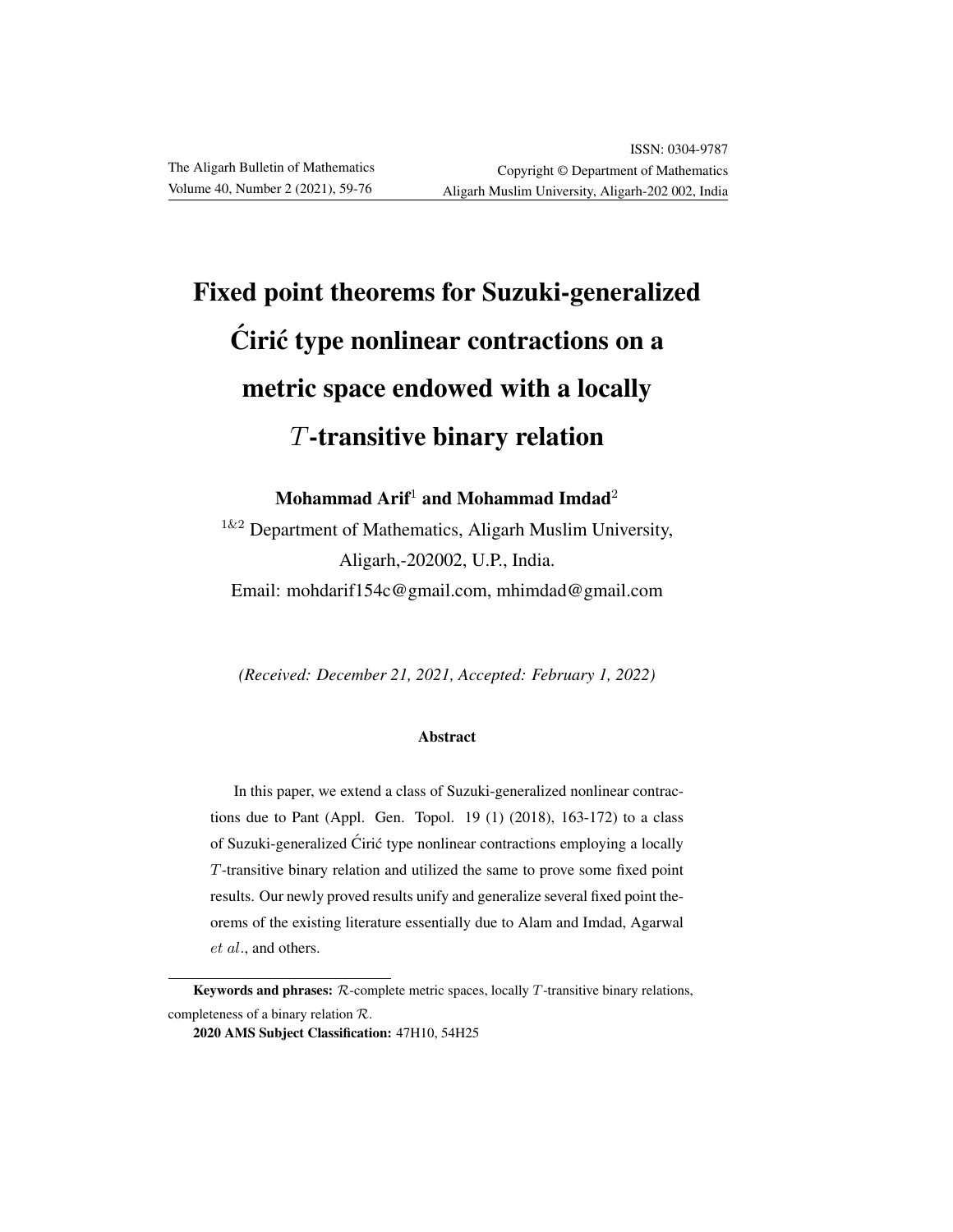## 1 Introduction

Banach contraction principle [1] (or, in short BCP) plays an important role in nonlinear analysis. Several noted generalizations of BCP via  $\phi$ -contraction are available in the existing literature  $e.g$  [2, 3, 4, 5]. As usual a control function is a mapping  $\phi : [0, \infty) \to [0, \infty)$  satisfying  $\phi(t) < t$  for each  $t > 0$ . A selfmapping T defined on a metric space  $(X, d)$  is said to be a nonlinear contraction with respect to control function  $\phi$  (or, in short,  $\phi$ -contraction) if  $d(Tx, Ty) \leq$  $\phi(d(x, y))$  (for all  $x, y \in X$ ). This principle has been generalized and extended in the several ways. Browder [2] extended Banach contraction principle to a class of nonlinear contractions which was later improved by Boyd and Wong [3], Mukherjea [4] and Jotic [5]. The class of control functions due to Boyd and ´ Wong [3] can be described as follows:

$$
\Omega = \Big\{ \phi : [0, \infty) \to [0, \infty) : \phi(t) < t \text{ for each } t > 0
$$
\n
$$
\text{and} \limsup_{r \to t^+} \phi(r) < t \text{ for each } t > 0 \Big\}.
$$

The following fixed point result employing a control function is due to Pant [6]:

Theorem 1.1. *[6] Let (X, d) be a complete metric space. Assume that a mapping*  $T: X \to X$  *satisfies the following contractive condition:* 

 $(I)$  *if there exists strictly increasing right continuous control function*  $\phi$  *such that* 

$$
\frac{1}{2}d(x,Tx) \le d(x,y) \implies d(Tx,Ty) \le \phi(\mathcal{N}(x,y)) \forall x, y \in X,
$$

(where  $\mathcal{N}(x,y) := max\{d(x,y), d(x,Tx), d(y,Ty)\}$ ). Then T has a unique *fixed point in X.*

On the other hand, in the course of last several years, the BCP has been extended and generalized to ordered metric spaces by numerous researchers namely: Ran and Reurings [7] and Nieto and Rodríguez-Lopez [8], O'Regan and Petrusel [9] and Agarwal et al. [10]. For the results of this kind one can be referred to [12, 11, 13] and references cited therein.

The aim of this paper is to extend for Suzuki-generalized Ciric type of nonlinear contractions and utilized the same to prove fixed point results employing a locally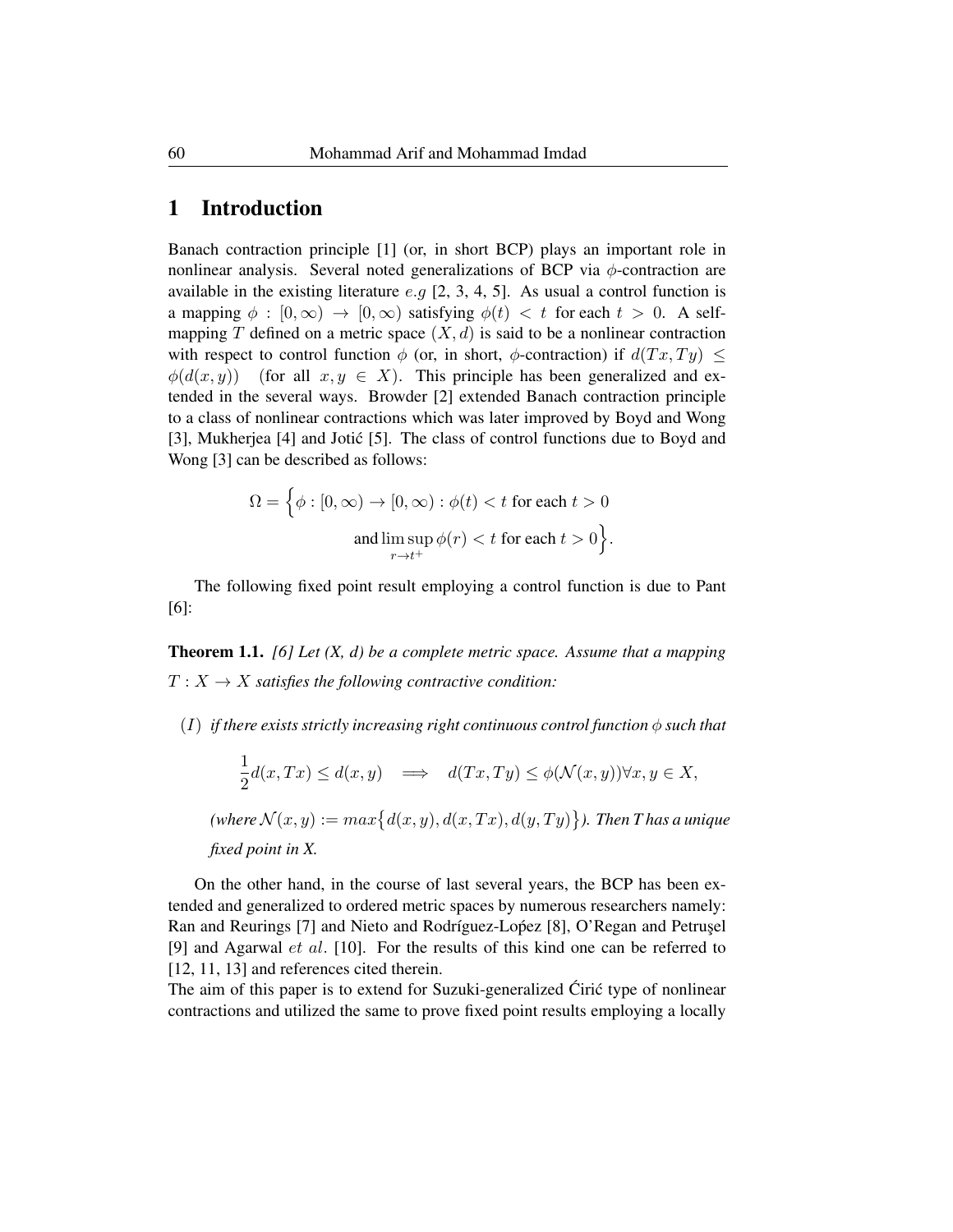T-transitive binary relation. Our newly proved results generalize several fixed point theorems of the existing literature specially due to Pant [6], Alam and Imdad [22], Agarwal et al. [10] and others. Finally, an example is given for the genuineness of our newly proved result.

## 2 Preliminaries

Throughout this manuscript,  $\mathbb N$  and  $\mathbb N_0$  denote the sets of natural numbers and whole numbers respectively (i.e.,  $\mathbb{N}_0 = \mathbb{N} \cup \{0\}$ ). Given a non empty set X, a subset  $\mathcal R$  of  $X^2$  is called a binary relation on X. For simplicity, we sometimes write  $x \mathcal{R} y$  instead of  $(x, y) \in \mathcal{R}$ .

Out of various kind of binary relations, the following are relevant to our present discussion:

A binary relation  $R$  defined on a nonempty set X is called

- "amorphous" if it has no specific property at all,
- "universal" if  $\mathcal{R} = X^2$ ,
- "empty" if  $\mathcal{R} = \emptyset$ ,
- "reflexive" if  $(x, x) \in \mathcal{R} \ \forall \ x \in X$ ,
- "symmetric" if  $(x, y) \in \mathcal{R}$  implies  $(y, x) \in \mathcal{R}$ ,
- "antisymmetric" if  $(x, y) \in \mathcal{R}$  and  $(y, x) \in \mathcal{R}$  imply  $x = y$ ,
- "transitive" if whenever  $(x, y) \in \mathcal{R}$  and  $(y, z) \in \mathcal{R}$  imply  $(x, z) \in \mathcal{R}$ ,
- "complete" if  $(x, y) \in \mathcal{R}$  or  $(y, x) \in \mathcal{R} \ \forall \ x, y \in X$ ,
- "partial order" if  $R$  is reflexive, antisymmetric and transitive.

Definition 2.1. *[15, 16, 14] Let* X *be a nonempty set equipped with partial order*  $\preceq$ , A self-mapping T defined on X is called increasing (or isotone or order*preserving) if for any*  $x, y \in X$ ,

$$
x \preceq y \Rightarrow T(x) \preceq T(y).
$$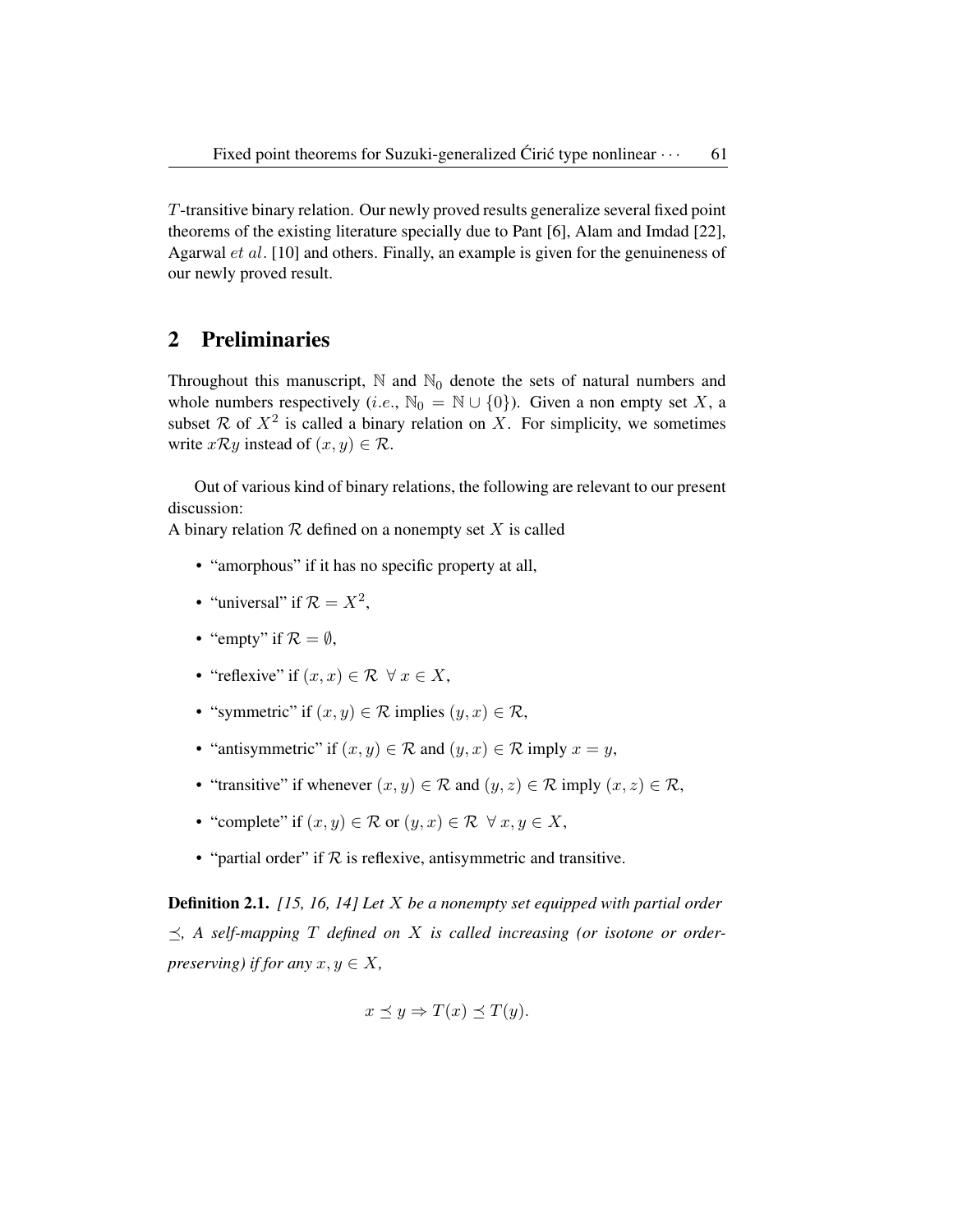The following notion is formulated by using a suitable property with a view to relax the continuity requirement of the underlying mapping especially in the hypotheses of a fixed point theorem due to Nieto and Rodríguez-López [8].

**Definition 2.2.** *[17] Let (X,d) be a metric space equipped with a partial order*  $\prec$ *. We say that the triplet*  $(X, d, \leq)$  *has "ICU (increasing-convergence-upper bound) property" if every increasing convergent sequence in* X *is bounded above by its limit (as an upper bound).*

Inspired by Roldán-López-de-Hierro et al. [18], Alam and Imdad intoduced the following: (*i.e.*, a notion originated from T-transitive subset of  $X^2$  is essentially due to [18]).

Definition 2.3. *[19] Let* X *be a nonempty set and* T *a self-mapping on* X*. A binary relation*  $R$  *defined on*  $X$  *is called "T-transitive" if for any*  $x, y, z \in X$ ,

$$
(Tx, Ty), (Ty, Tz) \in \mathcal{R} \Rightarrow (Tx, Tz) \in \mathcal{R}.
$$

Inspired by Turinici [21, 20], Alam and Imdad [19] introduced the following notions by localizing the transitivity condition.

Definition 2.4. *[19] Let* X *be a nonempty set. A binary relation* R *defined on* X *is called "locally transitive" if for each (effectively)* R*-preserving sequence*  ${x_n}$  ⊂ *X (with range*  $E = {x_n : n \in \mathbb{N}}$ *), such that*  $\mathcal{R}|_E$  *is transitive.* 

Clearly, the notions of "T-transitivity" and "locally transitivity" both are relatively weaker than the notions of transitivity, but they are independent of each other. In order to make them compatible, Alam and Imdad [19] introduced the following notion of transitivity.

Definition 2.5. *[19] Let* X *be a nonempty set and* T *a self-mapping on* X*. A binary relation* R *defined on* X *is called locally* T*-transitive if for each (effectively)* R*preserving sequence*  $\{x_n\} \subset T(X)$  *(with range*  $E = \{x_n : n \in \mathbb{N}\}\)$ *, such that*  $\mathcal{R}|_E$  *is transitive.* 

Proposition 2.1. *[19] Let* X *be a nonempty set,* R *a binary relation on* X *and* T *a self-mapping on* X*. Then*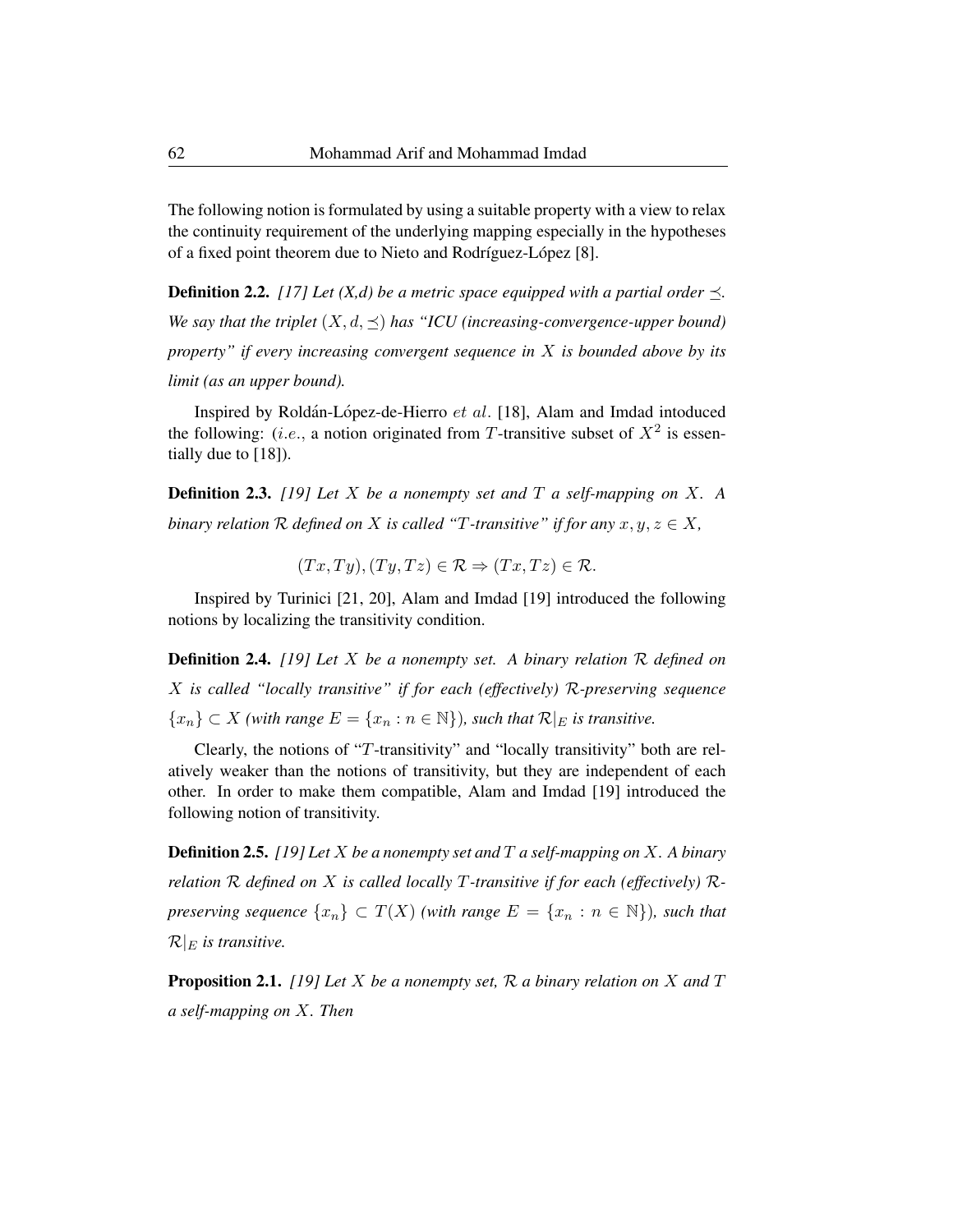- *(i)*  $\mathcal{R}$  *is* T-transitive  $\Leftrightarrow \mathcal{R}|_{T(X)}$  *is transitive,*
- *(ii)*  $\mathcal{R}$  *is locally T-transitive*  $\Leftrightarrow \mathcal{R}|_{T(X)}$  *is locally transitive,*
- *(iii)*  $\mathcal{R}$  *is transitive*  $\Rightarrow \mathcal{R}$  *is locally transitive*  $\Rightarrow \mathcal{R}$  *is locally T-transitive,*
- *(iv)*  $\mathcal{R}$  *is transitive*  $\Rightarrow \mathcal{R}$  *is T-transitive*  $\Rightarrow \mathcal{R}$  *is locally T-transitive.*

#### 3 Relevant Notions and Auxiliary Results

In this section, for the sake of completeness, we summarize some relevant definitions and basic results for our subsequent discussion:

**Definition 3.1.** *[22] Let*  $\mathcal{R}$  *be a binary relation on a nonempty set*  $X$  *and*  $x, y \in X$ *. We say that* x and y are R-comparative if either  $(x, y) \in \mathcal{R}$  or  $(y, x) \in \mathcal{R}$ . We *denote it by*  $[x, y] \in \mathcal{R}$ .

Definition 3.2. *[23] Let* X *be a nonempty set and* R *a binary relation on* X*.*

- (i) *The inverse or transpose or dual relation of* R*, denoted by* R−<sup>1</sup> *, is defined*  $by \mathcal{R}^{-1} = \{(x, y) \in X^2 : (y, x) \in \mathcal{R}\}.$
- $(ii)$  The symmetric closure of R (denoted by  $\mathcal{R}^s$ ) is defined to be the set  $\mathcal{R} \cup \mathcal{R}^{-1}$  $(i.e., R<sup>s</sup> := \mathcal{R} \cup \mathcal{R}<sup>-1</sup>$ *). Indeed,*  $\mathcal{R}^s$  is the smallest symmetric relation on  $X$ *containing* R*.*

Proposition 3.1. *[22] For a binary relation* R *defined on a nonempty set* X*,*

$$
(x, y) \in \mathcal{R}^s \Longleftrightarrow [x, y] \in \mathcal{R}.
$$

Definition 3.3. *[22] Let* R *be a binary relation defined on a nonempty set* X*. A sequence* {xn} ⊂ X *is called "*R*-preserving" if*

$$
(x_n, x_{n+1}) \in \mathcal{R} \ \ \forall \ n \in \mathbb{N}_0.
$$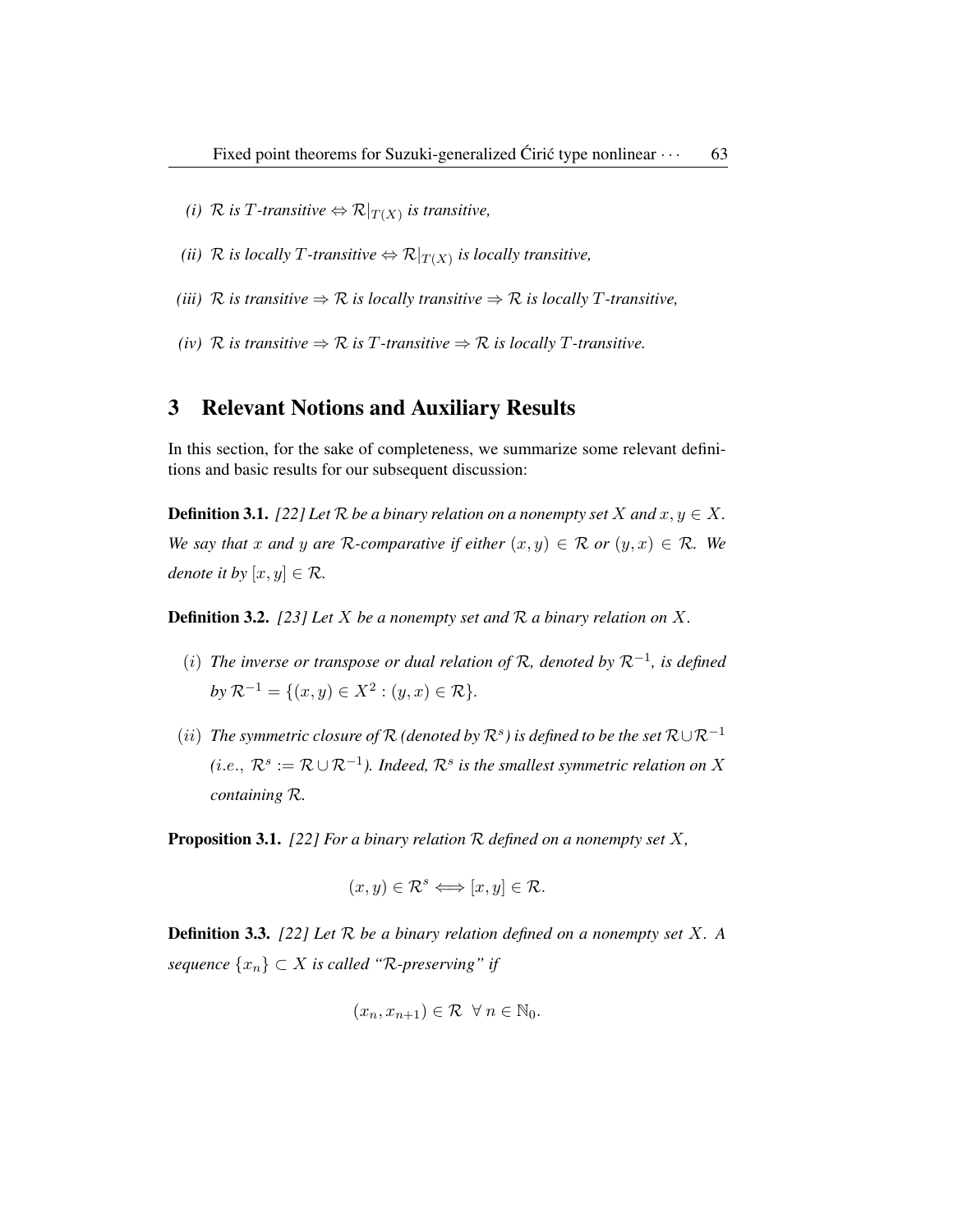Definition 3.4. *[22] Let* X *be a nonempty set and* T *a self-mapping on* X*. A binary relation*  $R$  *defined on*  $X$  *is called*  $T$ -closed *if for any*  $x, y \in X$ ,

$$
(x, y) \in \mathcal{R} \Rightarrow (Tx, Ty) \in \mathcal{R}.
$$

Proposition 3.2. *[24] Let* X *be a nonempty set endowed with a binary relation* R and  $T$  be a self-mapping on  $X$  such that  $\mathcal R$  is  $T$ -closed, then  $\mathcal R^s$  is also  $T$ -closed.

Proposition 3.3. *[19] Let* R *be a binary relation defined on a nonempty set* X *and T be a self-mapping on X.* If  $\mathcal{R}$  *is T*-closed, then for all  $n \in \mathbb{N}_0$ ,  $\mathcal{R}$  *is also*  $T^n$ -closed, where  $T^n$  denotes  $n^{th}$  iterate of  $T$ .

Definition 3.5. *[24] Let* R *be a binary relation defined on a nonempty set* X*. We say that* (X, d) *is* R*-complete if every* R*-preserving Cauchy sequence in* X *converges.*

Notice that every complete metric space is  $R$ -complete. Particularly, under the universal relation the notion of  $R$ -completeness coincides with usual completeness.

Definition 3.6. *[24] Let* R *be a binary relation defined on a nonempty set* X *with*  $x \in X$ . A mapping  $T : X \to X$  is called R-continuous at x if for any Rpreserving sequence  $\{x_n\}$  such that  $x_n \stackrel{d}{\longrightarrow} x$ , we have  $T(x_n) \stackrel{d}{\longrightarrow} T(x)$ *. Moreover,* T *is called* R*-continuous if it is* R*-continuous at each point of* X*.*

Clearly, every continuous mapping is  $R$ -continuous, for any binary relation  $R$ . Particularly, under the universal relation the notion of  $R$ -continuity coincides with usual continuity.

The following notion is a generalization of  $d$ -self-closedness of a partial order relation  $(\preceq)$  contained in Turinici [25, 26]:

Definition 3.7. *[22] A binary relation* R *defined on a metric space* (X, d) *is called* d-self-closed if for any R-preserving sequence  $\{x_n\}$  such that  $x_n\stackrel{d}{\longrightarrow}x$ , there ex*ists a subsequence*  $\{x_{n_k}\}$  of  $\{x_n\}$  with  $[x_{n_k}, x] \in \mathcal{R} \quad \forall \ k \in \mathbb{N}_0$ .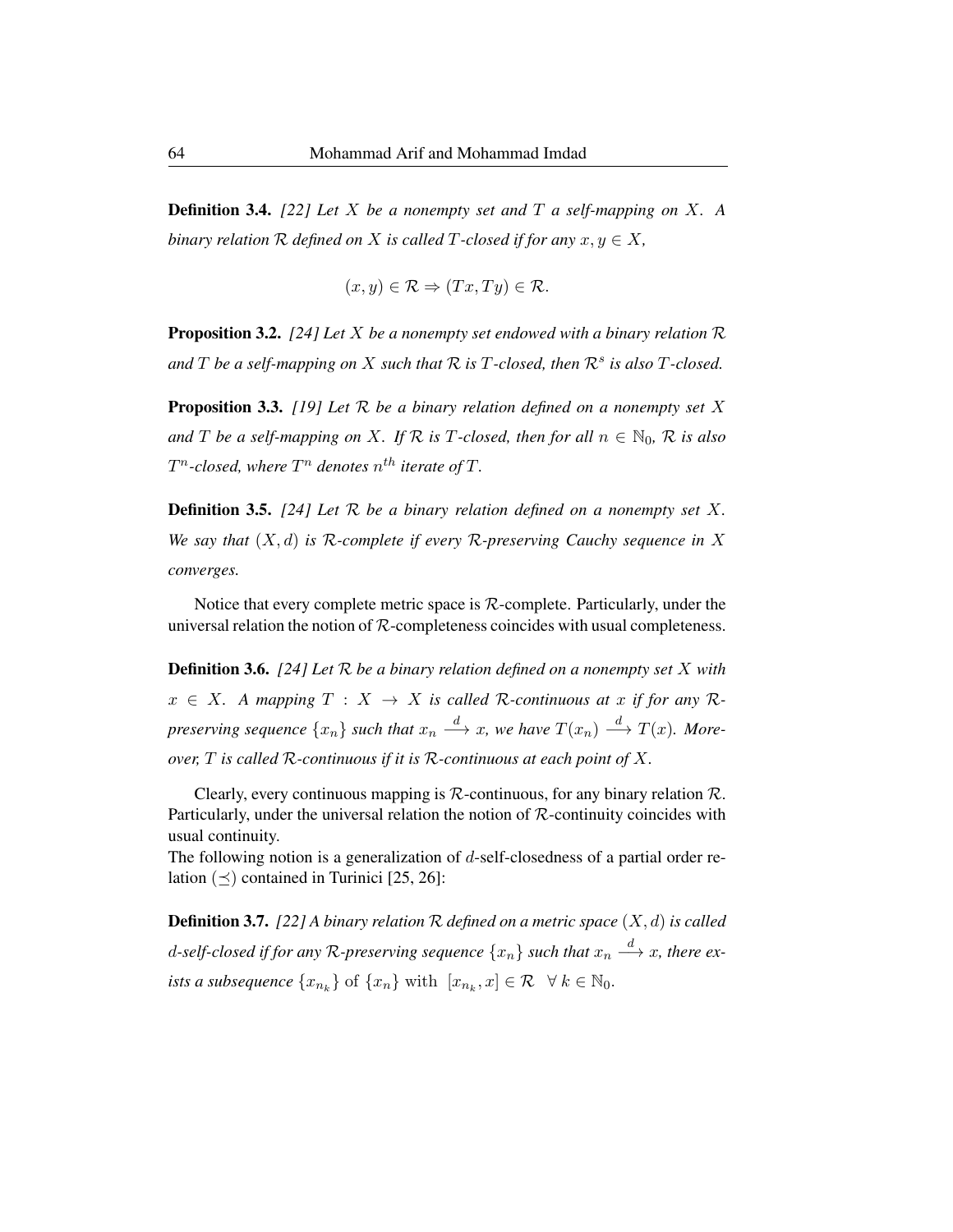Given a binary relation  $R$  and a self-mapping  $T$  on a nonempty set  $X$ , we use the following notations:

(i)  $F(T)$ :=the set of all fixed points of T,

(*ii*) 
$$
X(T, \mathcal{R}) := \{x \in X : (x, Tx) \in \mathcal{R}\},\
$$

- (*iii*)  $\mathcal{N}(x, y) := max\{d(x, y), d(x, Tx), d(y, Ty)\},$
- $(iv)$   $\mathcal{M}(x, y) := max\{d(x, y), d(x, Tx), d(y, Ty), \frac{1}{2}\}$  $\frac{1}{2} \{d(x,Ty)+d(y,Tx)\}\big\}.$

**Remark 3.1.** *Observe that*  $\mathcal{N}(x, y) \leq \mathcal{M}(x, y) \ (\forall x, y \in X)$ .

**Proposition 3.4.** *[20] Let*  $(X, d)$  *be a metric space and*  $\{x_n\}$  *a sequence in* X. *If*  $\{x_n\}$  *is not a Cauchy, then there exist*  $\epsilon > 0$  *and two subsequences*  $\{x_{n_k}\}$  *and*  ${x_{m_k}}$  *of*  ${x_n}$  *such that* 

- $(i)$   $k \leq m_k < n_k \ \forall k \in \mathbb{N}$ ,  $(iii) d(x_{m_k}, x_{n_k}) > \epsilon \ \ \forall \ k \in \mathbb{N},$
- $(iii) d(x_{m_k}, x_{n_{k-1}}) \leq \epsilon \ \ \forall \ k \in \mathbb{N}.$

*Moreover, suppose that*  $\lim_{n\to\infty} d(x_n, x_{n+1}) = 0$ *, then* 

 $(iv) \lim_{k \to \infty} d(x_{m_k}, x_{n_k}) = \epsilon,$  $(v)$   $\lim_{k \to \infty} d(x_{m_k+1}, x_{n_k+1}) = \epsilon.$ 

**Proposition 3.5.** *[17] Let*  $\phi \in \Omega$ . *If*  $\{t_n\} \subset (0, \infty)$  *is a sequence such that*  $t_{n+1} \leq$  $\phi(t_n) \forall n \in \mathbb{N}_0$ , then  $\lim_{n \to \infty} t_n = 0$ .

**Proposition 3.6.** *If*  $(X, d)$  *is a metric space,*  $\mathcal{R}$  *is a binary relation on*  $X$ ,  $T$  *is a self-mapping on X and*  $\phi \in \Omega$ , *then the following contractivity conditions are equivalent:*

$$
(I) \frac{1}{2}d(x,Tx) \le d(x,y) \Longrightarrow d(Tx,Ty) \le \phi(\mathcal{M}(x,y)) \ \forall \ x,y \in X \ with(x,y) \in \mathcal{R},
$$
  

$$
(II) \frac{1}{2}d(x,Tx) \le d(x,y) \Longrightarrow d(Tx,Ty) \le \phi(\mathcal{M}(x,y)) \ \forall \ x,y \in X \ with[x,y] \in \mathcal{R}.
$$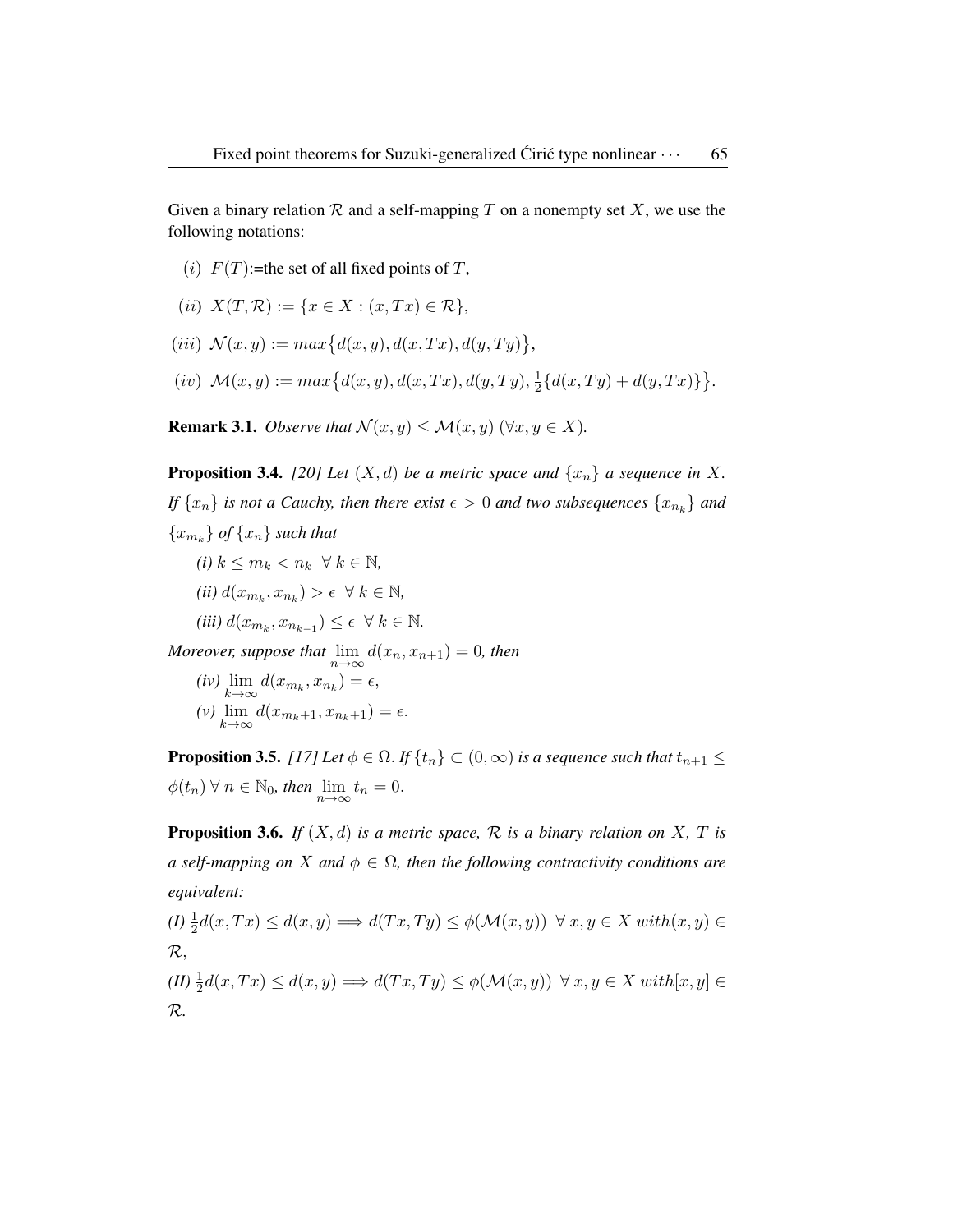### 4 Main Results

We begin this section with our main results as follows:

**Theorem 4.1.** Let  $(X, d)$  be a metric space equipped with a binary relation R and T *be a self-mapping on* X*. Suppose that following conditions hold:*

- (a) (X, d) *is* R*-complete,*
- (b)  $X(T, \mathcal{R})$  *is non-empty*,
- (c) R *is* T*-closed and locally* T*-transitive,*
- (d) *if there exists*  $\phi \in \Omega$  *along with*  $\phi$  *enjoys the increasing property such that*

$$
\frac{1}{2}d(x,Tx) \le d(x,y) \Longrightarrow d(Tx,Ty) \le \phi(\mathcal{M}(x,y)) \,\,\forall \,x,y \in X \,\,with (x,y) \in \mathcal{R},
$$

(e) *either* T *is* R*-continuous or* R *is* d*-self-closed.*

#### *Then* T *has a fixed point.*

*Proof.* In view of (b), let  $x_0 \in X(T, \mathcal{R})$ , then  $(x_0, Tx_0) \in \mathcal{R}$ . As  $\mathcal{R}$  is T-closed and using Proposition 3.2 ,we have

$$
(x_n, x_{n+1}) \in \mathcal{R} \quad \forall n \in \mathbb{N}_0 \tag{4.1}
$$

where  $x_n = T^n x_0 = T x_{n-1}$ .

Therefore the sequence  $\{x_n\}$  is  $\mathcal R$ -preserving. For, if  $d(x_{n_0+1}, x_{n_0}) = 0$  for some  $n_0 \in \mathbb{N}_0$ , then, we have  $T(x_{n_0}) = x_{n_0}$  so that  $x_{n_0}$  is a fixed point of T and hence we are through.

On the other hand, if  $d(x_{n+1}, x_n) > 0 \forall n \in \mathbb{N}_0$ , implies  $\frac{1}{2}d(x_n, x_{n+1}) <$  $d(x_n, x_{n+1})$ , then applying the contractivity condition (d) to (4.1), using triangle inequality of d and increasingness of  $\phi$ , we deduce, for all  $n \in \mathbb{N}_0$ ,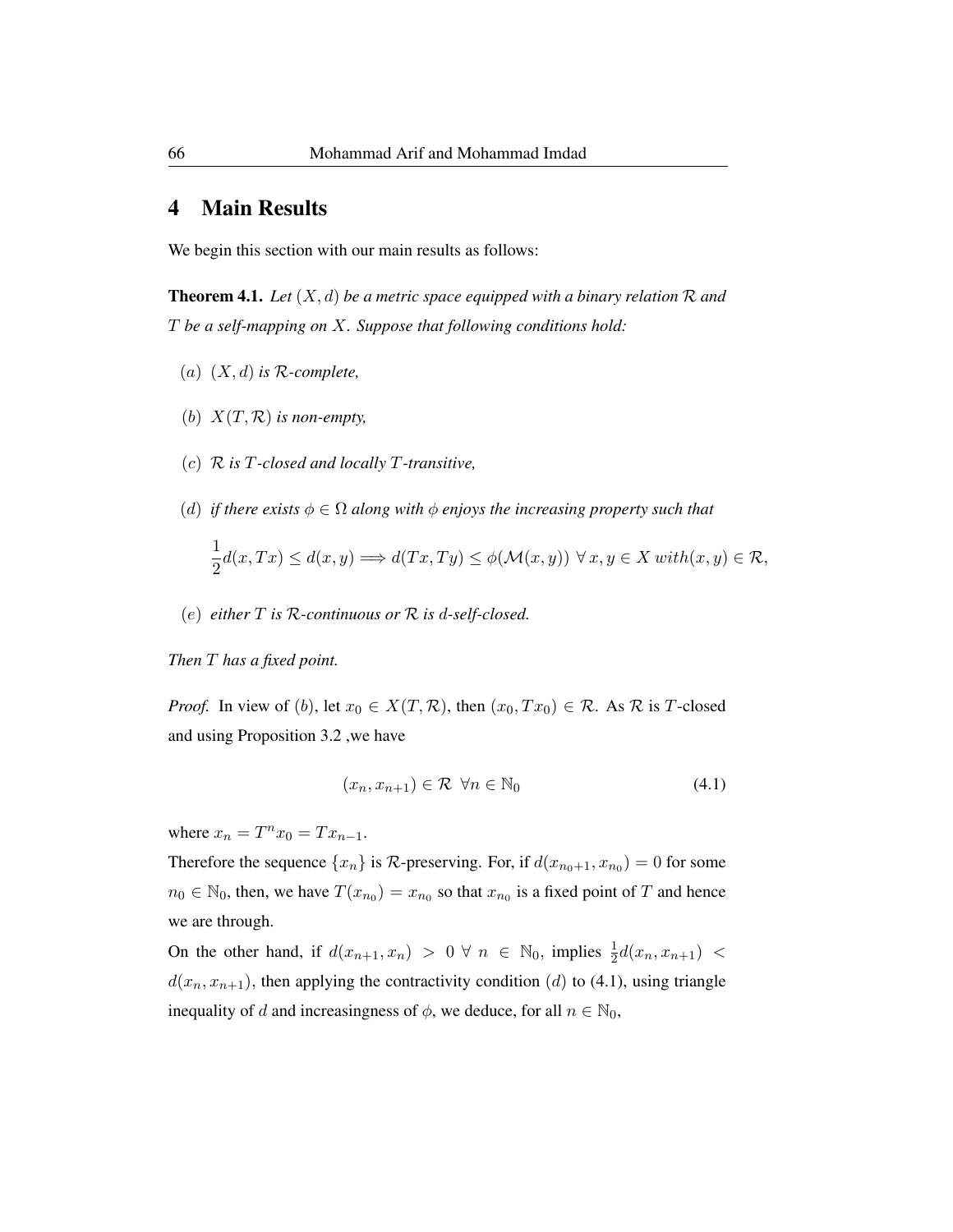$$
d(x_{n+1}, x_{n+2}) = d(Tx_n, Tx_{n+1}) \leq \phi(\mathcal{M}(x_n, x_{n+1}))
$$
  
=  $\phi(max\{d(x_n, x_{n+1}), d(x_n, x_{n+1}), d(x_{n+1}, x_{n+2}), \frac{1}{2}(d(x_n, x_{n+2}) + d(x_{n+1}, x_{n+1})\})$   
=  $\phi(max\{d(x_n, x_{n+1}), d(x_{n+1}, x_{n+2}), \frac{1}{2}d(x_n, x_{n+2})\})$   
 $\leq \phi(max\{d(x_n, x_{n+1}), d(x_{n+1}, x_{n+2}), \frac{1}{2}\{d(x_n, x_{n+1}) + d(x_{n+1}, x_{n+2})\}\})$   
 $\leq \phi\left(max\{d(x_n, x_{n+1}), d(x_{n+1}, x_{n+2})\}\right)$   
so that

$$
d(x_{n+1}, x_{n+2}) \leq \phi(max\{d(x_n, x_{n+1}), d(x_{n+1}, x_{n+2})\}). \tag{4.2}
$$

In case if  $max{d(x_n, x_{n+1}), d(x_{n+1}, x_{n+2})} = d(x_{n+1}, x_{n+2})$  and using the property of  $\phi$ , then by (4.2), we obtain  $d(x_{n+1}, x_{n+2}) < d(x_{n+1}, x_{n+2})$ , which is contradiction and hence (4.2) reduces to

$$
d(x_{n+1}, x_{n+2}) \leq \phi(d(x_n, x_{n+1})). \tag{4.3}
$$

In view of (4.3) and Proposition 3.5, we obtain

$$
\lim_{n \to \infty} d(x_n, x_{n+1}) = 0. \tag{4.4}
$$

Now, we claim that  $\{x_n\}$  is a Couchy sequence sequence. To do this, suppose that  ${x_n}$  is not a Couchy. Owing to Proposition 3.4, there exist  $\epsilon > 0$  and two subsequences  $\{x_{n_k}\}$  and  $\{x_{m_k}\}$  of  $\{x_n\}$  such that  $k \leq m_k < n_k$ ,  $d(x_{m_k}, x_{n_k}) \geq \epsilon$ and  $d(x_{m_k}, x_{n_k-1}) < \epsilon$ . Further, in view of (4.4) and Proposition 3.4, we obtain

$$
\lim_{k \to \infty} d(x_{m_k}, x_{n_k}) = \epsilon. \tag{4.5}
$$

For a fixed  $\epsilon > 0$  and in view of (4.4), there exists some positive integer  $k \in \mathbb{N}$  such that  $\frac{1}{2}d(x_{n_k}, x_{n_{k+1}}) \leq d(x_{m_k}, x_{n_k})$  for  $k \leq m_k < n_k$ . In view of (4.1) and locally T-transitivity of R, we have  $(x_{n_k}, x_{m_k}) \in \mathcal{R}$  (for all  $k \in \mathbb{N}$ ). Now, utilizing the contractive condition  $(d)$ , we obtain

$$
d(Tx_{n_k}, Tx_{m_k}) \leq \phi(\mathcal{M}(x_{n_k}, x_{m_k})).
$$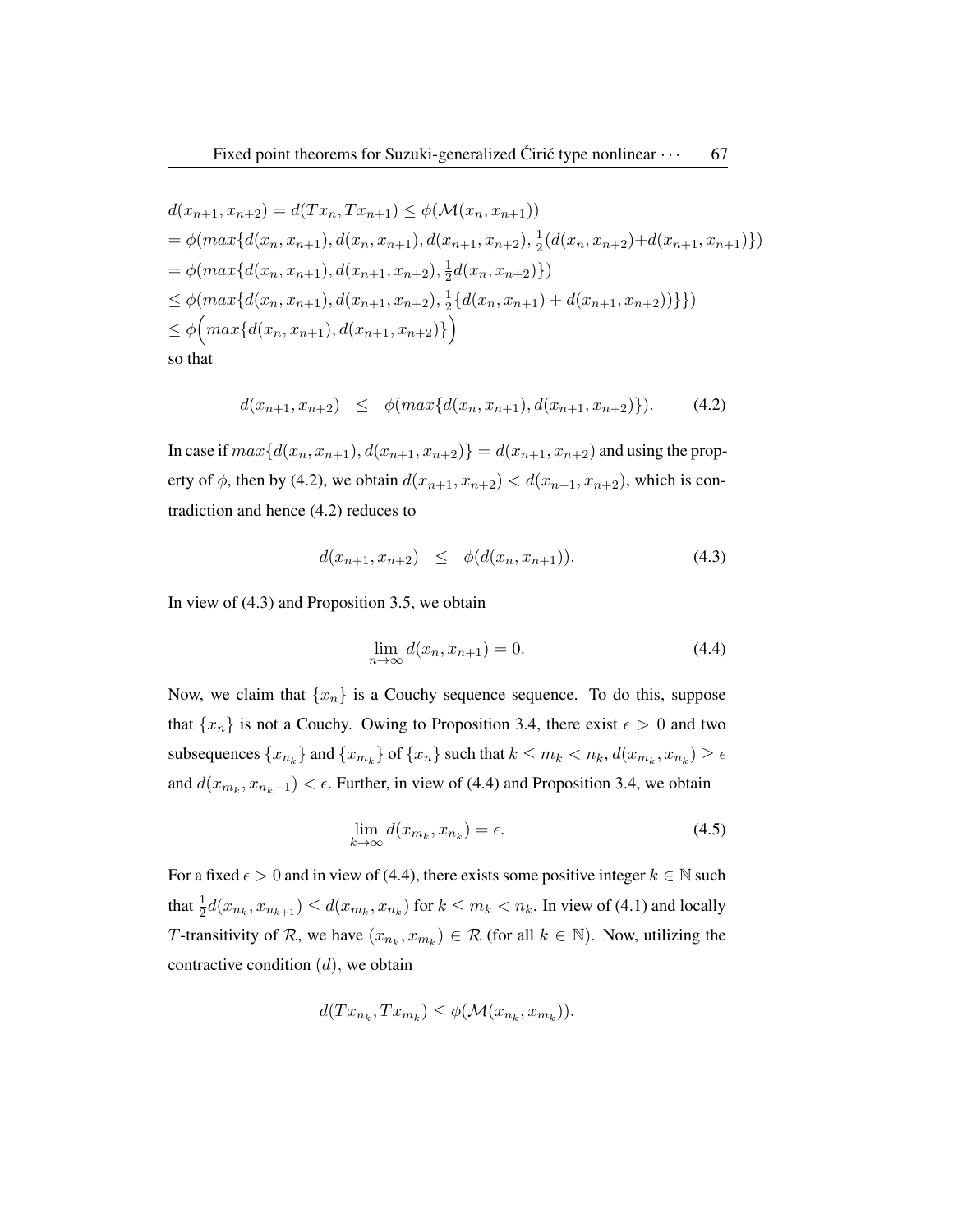Denote  $\delta_k := d(x_{n_k}, x_{m_k})$  and  $\eta_{n_k} := d(x_{n_k}, x_{n_{k+1}})$ , which on again utilizing the triangular inequality, contractive condition (d) and increasing property of  $\phi$ , we have

$$
d(x_{n_k}, x_{m_k}) \leq d(x_{n_k}, x_{n_k+1}) + d(x_{n_k+1}, x_{m_k+1}) + d(x_{m_k+1}, x_{m_k})
$$
  
\n
$$
= d(x_{n_k}, x_{n_k+1}) + d(Tx_{n_k}, Tx_{m_k}) + d(x_{m_k+1}, x_{m_k})
$$
  
\n
$$
\leq \eta_{n_k} + \phi(\mathcal{M}(x_{n_k}, x_{m_k})) + \eta_{m_k}
$$
  
\n
$$
= \eta_{n_k} + \phi(\max\{d(x_{n_k}, x_{m_k}), \eta_{n_k}, \eta_{m_k}, \frac{1}{2}\{d(x_{n_k}, x_{m_k+1}) + d(x_{m_k}, x_{n_k+1})\}\})
$$
  
\n
$$
+ \eta_{m_k}
$$
  
\n
$$
\leq \eta_{n_k} + \phi(\max\{d(x_{n_k}, x_{m_k}), \eta_{n_k}, \eta_{m_k}, \frac{1}{2}\{d(x_{n_k}, x_{m_k}) + d(x_{m_k}, x_{m_k+1})\}
$$
  
\n
$$
+ d(x_{m_k}, x_{m_k+1}) + d(x_{m_k+1}, x_{n_k+1})\}) + \eta_{m_k}
$$
  
\n
$$
\leq \eta_{n_k} + \phi(\max\{d(x_{n_k}, x_{m_k}), \eta_{n_k}, \eta_{m_k}, \delta_k + \eta_{m_k}, \delta_{k+1} + \eta_{m_k}\}) + \eta_{m_k}
$$
  
\n
$$
\leq \eta_{n_k} + \phi(\max\{\delta_k + \eta_{m_k}, \delta_{k+1} + \eta_{m_k}\}) + \eta_{m_k}
$$

so that

$$
d(x_{n_k}, x_{m_k}) \le \eta_{n_k} + \phi(max{\delta_k + \eta_{m_k}, \delta_{k+1} + \eta_{m_k}\}) + \eta_{m_k}.
$$
 (4.6)

Utilizing the fact that  $\delta_k + \eta_{m_k} \to \epsilon$  (in view of (4.4) and (4.5)) in the real line and definition of  $\Omega$ , yeilds that

$$
\limsup_{k \to \infty} \phi(\delta_k + \eta_{m_k}) = \limsup_{\delta_k + \eta_{m_k} \to \epsilon^+} \phi(\delta_k + \eta_{m_k}) < \epsilon. \tag{4.7}
$$

Letting  $k \to \infty$  in (4.6) and using (4.7), reduces to

$$
\epsilon = \lim_{k \to \infty} d(x_{n_k}, x_{m_k}) \le \limsup_{k \to \infty} \phi(\delta_k + \eta_{m_k}) = \limsup_{\delta_k + \eta_{m_k} \to \epsilon^+} \phi(\delta_k + \eta_{m_k}) < \epsilon,
$$
\n
$$
(4.8)
$$

which is a contradiction. Hence  $\{x_n\}$  is a Cauchy sequence. Similarly, in the other case one can have that  $\{x_n\}$  is a Cauchy sequence. Since  $(X, d)$  is  $\mathcal R$ -complete, there exists  $z \in X$  such that  $x_n \stackrel{d}{\longrightarrow} z$  as  $n \to \infty$ .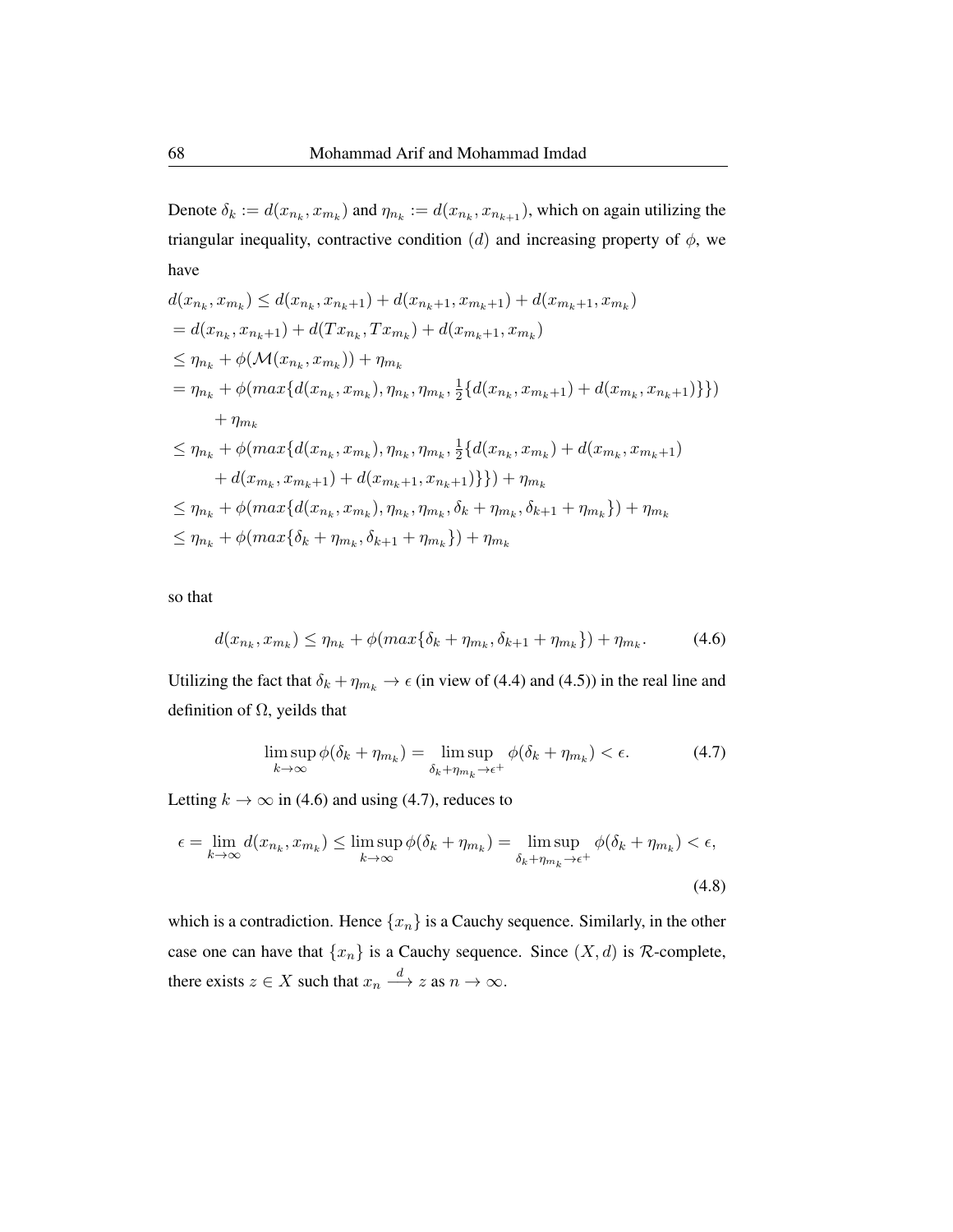Finally, we prove that  $z$  is a fixed point of  $T$ . To accomplish this, suppose that T is R-continuous. As  $\{x_n\}$  is R-preserving with  $x_n \stackrel{d}{\longrightarrow} z$ , R-continuity of T implies that  $x_{n+1} = T(x_n) \stackrel{d}{\longrightarrow} T(z)$ . Using the uniqueness of limit, we obtain  $T(z) = z$ , *i.e.*, *z* is a fixed point of T.

Alternately, assume that  $R$  is d-self-closed. As  $\{x_n\}$  is  $R$ -preserving such that  $x_n \stackrel{d}{\longrightarrow} z$ , the *d*-self-closedness of R guarantees the existence of a subsequence  ${x_{n_k}}$  of  ${x_n}$  with  $[x_{n_k}, z] \in \mathcal{R} \quad (\forall \ k \in \mathbb{N}_0)$ .

Now, we claim that (for all  $k \in \mathbb{N}_0$ )

$$
\frac{1}{2}d(x_{n_k}, x_{n_k+1}) \le d(x_{n_k}, z) \text{ or } \frac{1}{2}d(x_{n_k+1}, x_{n_k+2}) \le d(x_{n_k+1}, z). \tag{4.9}
$$

Arguing by contradiction, we assume that (for some  $k_o \in \mathbb{N}_0$ )

$$
\frac{1}{2}d(x_{n_{k_o}}, x_{n_{k_o}+1}) > d(x_{n_{k_o}}, z) \text{ and } \frac{1}{2}d(x_{n_{k_o}+1}, x_{n_0+2}) > d(x_{n_{k_o}+1}, z)
$$

Applying the triangle inequality, we obtain

$$
d(x_{n_{k_o}}, x_{n_{k_o}+1}) \leq d(x_{n_{k_o}}, z) + d(x_{n_{k_o}+1}, z)
$$
  

$$
< \frac{1}{2}d(x_{n_{k_o}}, x_{n_{k_o}+1}) + \frac{1}{2}d(x_{n_{k_o}+1}, x_{n_{k_o}+2})
$$
  

$$
< \frac{1}{2} \{d(x_{n_{k_o}}, x_{n_{k_o}+1}) + d(x_{n_{k_o}}, x_{n_{k_o+1}}) \} = d(x_{n_{k_o}}, x_{n_{k_o}+1}),
$$

a contradiction. Therefore, ((4.9) for all  $k \in \mathbb{N}_0$ ) holds immediately. On using assumption  $(d)$  (in view of (4.9)), Proposition 3.6 and  $[x_{n_k}, z] \in \mathcal{R}$   $(\forall k \in$  $\mathbb{N}_0$ ), we have

$$
d(x_{n_k+1}, Tz) = d(Tx_{n_k}, Tz) \leq \phi(\mathcal{M}(x_{n_k}, z))
$$
  
=  $\phi\Big(\max\Big\{d(x_{n_k}, z), d(z, Tz), d(x_{n_k}, x_{n_k+1}), \frac{1}{2}\Big\{d(x_{n_k}, Tz) + d(x_{n_k+1}, z)\Big\}\Big\}$  (4.10)

We need to discus four cases:

Case (i): If 
$$
max \Big\{ d(x_{n_k}, z), d(z, Tz), d(x_{n_k}, x_{n_k+1}), \frac{1}{2} \Big\{ d(x_{n_k}, Tz) + d(x_{n_k+1}, z) \Big\} \Big\} =
$$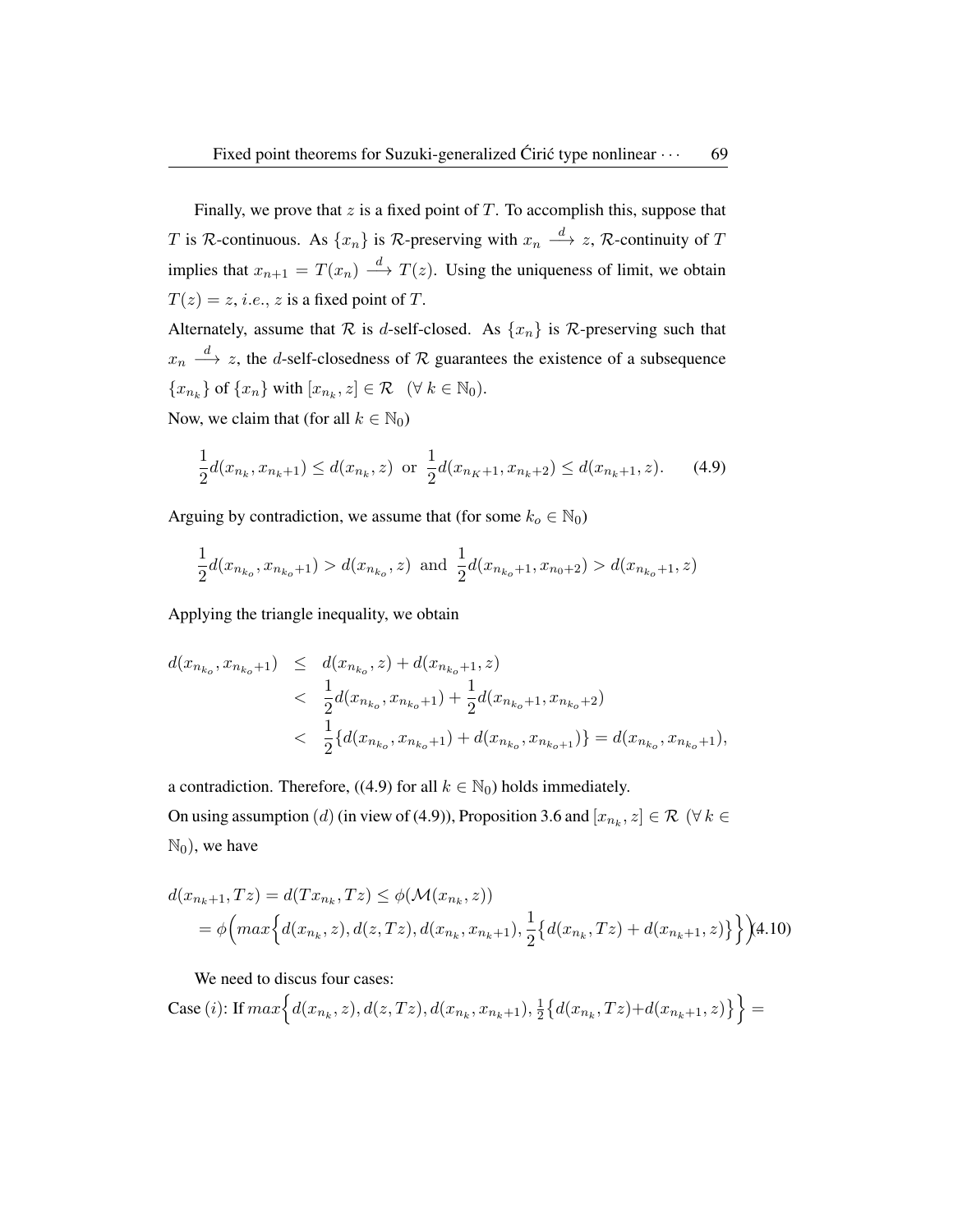$d(z, Tz)$ . Taking  $k \to \infty$  in (4.10) and definition of  $\Omega$  (*i.e.*,  $\phi(t) < t$  for all  $t > 0$ and  $\limsup \phi(s) < t$  for all  $t > 0$ , we obtain  $s\rightarrow t^+$ 

$$
d(z,Tz)=\lim_{k\rightarrow\infty}d(x_{n_k+1},Tz)\leq\limsup_{d(x_{n_k+1},Tz)\rightarrow d(z,Tz)^+}\phi(d(x_{n_k+1},Tz))
$$

which is a contradiction unless  $T(z) = z$ .

Case (*ii*): If  $max \Big\{ d(x_{n_k}, z), d(z, Tz), d(x_{n_k}, x_{n_k+1}), \frac{1}{2} \Big\}$  $\frac{1}{2} \big\{ d(x_{n_k}, Tz) + d(x_{n_k+1}, z) \big\} \big\}$  $= d(x_{n_k}, x_{n_k+1})$ . Taking  $k \to \infty$  in (4.10), definition of  $\Omega$  (*i.e.*,  $\phi(t) < t$  for all  $t > 0$  and  $\lim_{s \to t^+} \sup \phi(s) < t$  for all  $t > 0$ ) and fact that  $(d(x_{n+1}, x_n) > 0$  $\forall n \in \mathbb{N}_0$ , we obtain

$$
d(z,Tz) = \lim_{k \to \infty} d(x_{n_k+1},Tz) \le \lim_{k \to \infty} d(x_{n_k},x_{n_k+1}) = 0,
$$

which is again a contradiction unless  $T(z) = z$ .

Case (iii): If 
$$
max\Big\{d(x_{n_k}, z), d(z, Tz), d(x_{n_k}, x_{n_k+1}), \frac{1}{2}\big\{d(x_{n_k}, Tz) + d(x_{n_k+1}, z)\big\}\Big\}
$$
  
=  $\frac{1}{2}\big\{d(x_{n_k}, Tz) + d(x_{n_k+1}, z)\big\}$ . Set  $t_k := \frac{1}{2}\{d(x_{n_k}, Tz) + d(x_{n_k+1}, z)\} \to \frac{1}{2}d(z, Tz)^+$ , since  $t_k \to \frac{1}{2}d(z, Tz)$ , as  $k \to \infty$ .

Taking  $k \to \infty$  in (4.10) and definition of  $\Omega$  (*i.e.*,  $\phi(t) < t$  for all  $t > 0$  and  $\limsup \phi(s) < t$  for all  $t > 0$ ), we obtain  $s\rightarrow t^+$ 

$$
d(z,Tz) = \lim_{k \to \infty} d(x_{n_k+1},Tz) \leq \lim_{k \to \infty} \phi\left(\frac{1}{2} \{d(x_{n_k},Tz) + d(x_{n_k+1},z)\}\right)
$$
  

$$
\leq \limsup_{k \to \infty} \phi\left(\frac{1}{2} \{d(x_{n_k},Tz) + d(x_{n_k+1},z)\}\right)
$$
  

$$
= \limsup_{t_k \to \frac{1}{2}d(z,Tz)^+} \phi(t_k) < \frac{1}{2}d(z,Tz),
$$

which is a contradiction unless  $T(z) = z$ . Case (iv): If  $max\Big\{d(x_{n_k}, z), d(z, Tz), d(x_{n_k}, x_{n_k+1}), \frac{1}{2}\Big\}$  $\frac{1}{2} \big\{ d(x_{n_k}, Tz) + d(x_{n_k+1}, z) \big\} \big\}$  $= d(x_{n_k}, z).$ 

We assert that

$$
d(x_{n_k+1}, Tz) \le d(x_{n_k}, z) \ \forall \, k \in \mathbb{N}.\tag{4.11}
$$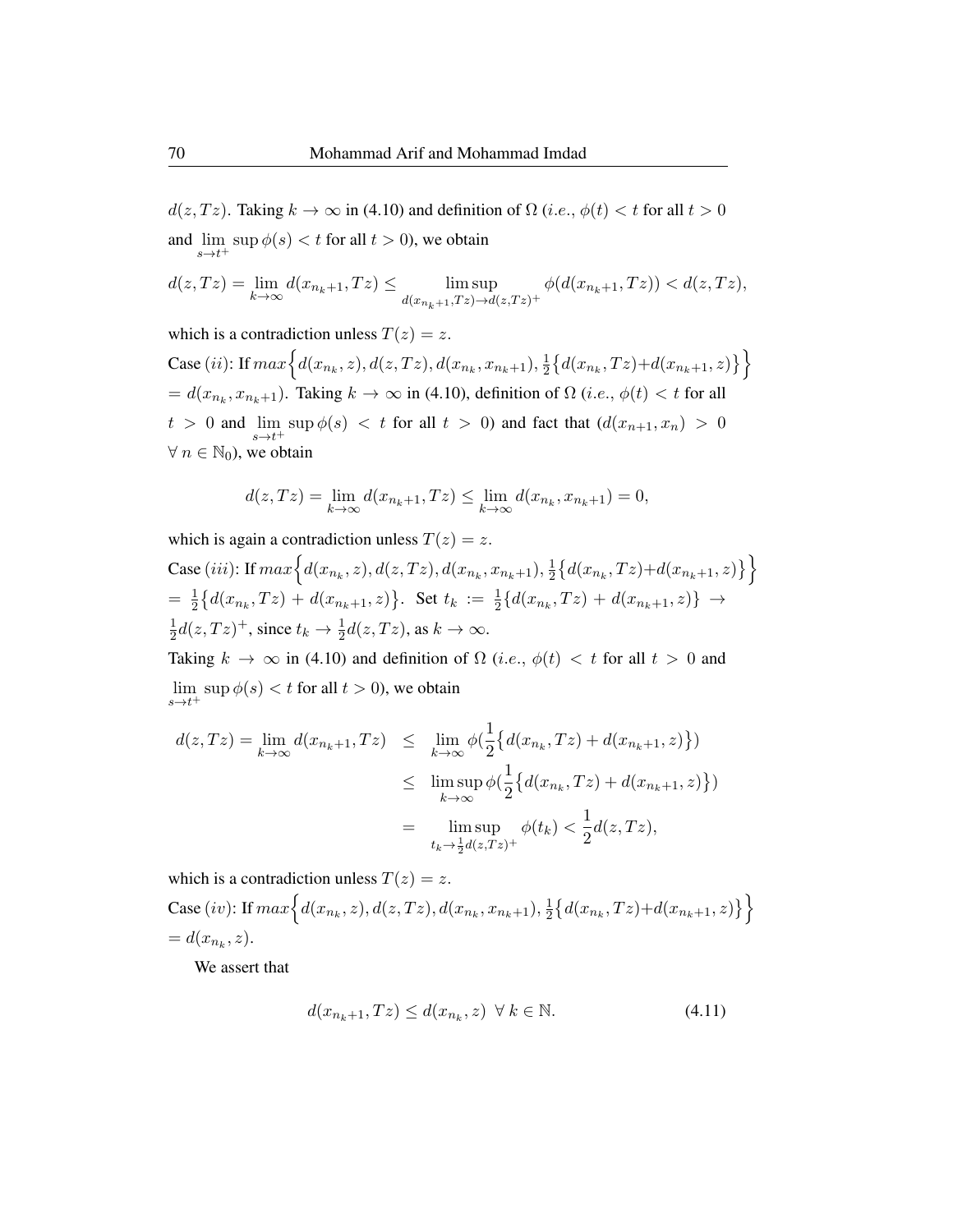On account of two different possibilities occurring here, we consider a partition of  $N$  *i.e.*,  $N^0 \cup N^+ = N$  and  $N^0 \cap N^+ = \emptyset$  verifying that

- (1)  $d(x_{n_k}, z) = 0 \ \forall \ k \in \mathbb{N}^0$ ,
- (2)  $d(x_{n_k}, z) > 0 \ \forall \ k \in \mathbb{N}^+.$

In case (1), we have  $d(Tx_{n_k}, Tz) = 0 \leq d(x_{n_k}, z) \forall k \in \mathbb{N}^0$ . In case (2), and definition of  $\Omega$ , we have  $d(x_{n_k+1}, Tz) \leq \phi(d(x_{n_k}, z)) < d(x_{n_k}, z)$  for all  $k \in \mathbb{N}^+$ . Hence in both the cases, we get  $d(x_{n_k+1}, Tz) \leq d(x_{n_k}, z) \forall k \in \mathbb{N}$ , which by using the fact that  $x_{n_k} \stackrel{d}{\longrightarrow} z$  as  $k \to \infty$ , yields that  $x_{n_k+1} \stackrel{d}{\longrightarrow} T(z)$ . Again, owing to the uniqueness of limit, we obtain  $T(z) = z$  so that z is a fixed point of T.  $\Box$ 

Now, we deduce some corollaries, which are sharpened versions (in the context of contractive conditions and binary relations) of Theorem 1.1 due to Pant [6].

Corollary 4.1. *If in the hypotheses of Theorem 4.1, control function (utilized in the assumption* (d)*) is replaced by strictly inceasing right continuous control function besides retaining the rest of the hyotheses, then the conclusion of Theorem 4.1 remains true.*

In view of Proposition 2.1, one can have the following:

Corollary 4.2. *Theorem 4.1 remains true if locally* T*-transitivity of* R *(utilized in assumption* (c)*) is replaced by any one of the following conditions besides retaining rest of the hypotheses:*

- (i) R *is transitive,*
- (ii) R *is* T*-transitive,*
- (iii) R *is locally transitive.*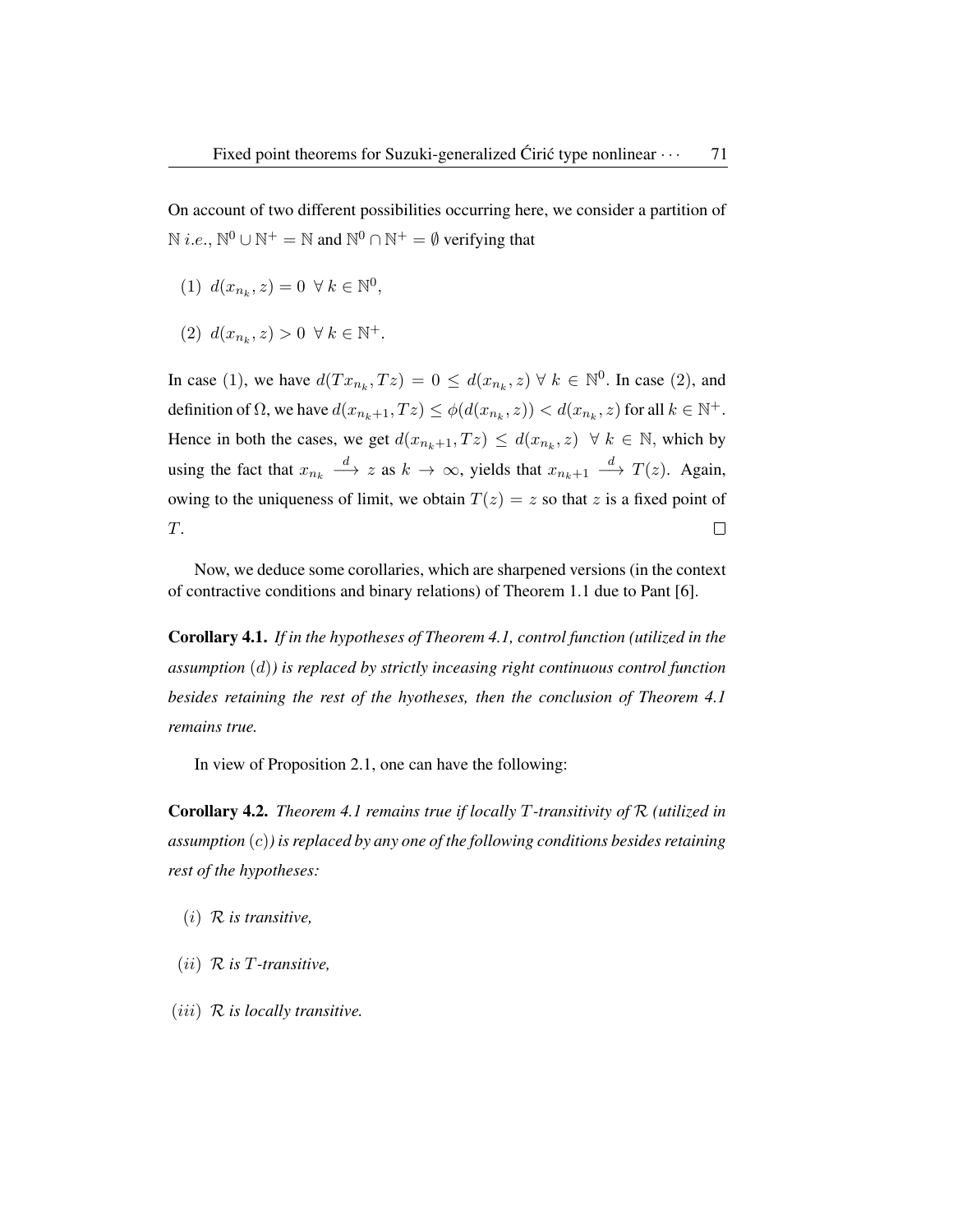Theorem 4.2. *If in the hypotheses of Theorem 4.1, the completeness of* R *is added, then* T *has a unique fixed point.*

*Proof.* As  $F(T) \neq \emptyset$  (in view of Theorem 4.1), choose  $x, y \in F(T)$  (i.e.,  $x =$  $T(x)$  and  $y = T(y)$ ). We are required to show that  $x = y$ . Suppose that  $x \neq y$ . Since R is complete  $[x, y] \in \mathcal{R}$   $(\forall x, y \in X)$  and  $x = T(x), y = T(y)$ , we have  $0 = \frac{1}{2}d(x,Tx) < d(x,y)$ . Now, applying the contractive condition (*d*) to this fact, 1  $\frac{1}{2}d(x,Tx) < d(x,y), ([x,y] \in \mathcal{R} \ \forall x,y \in X),$ 

$$
d(x,y) = d(Tx,Ty) \leq \phi(\mathcal{M}(x,y))
$$
  
\n
$$
\leq \phi(\max\{d(x,y), d(x,Tx), d(y,Ty),
$$
  
\n
$$
\frac{1}{2}\{d(x,Ty) + d(y,Tx)\}\})
$$
  
\n
$$
< d(x,y),
$$

a contradiction unless  $x = y$ . Hence T has a unique fixed point.

 $\Box$ 

# 5 An Illustrative Example

In this section, we construct an example to demonstrate the utility of our newly proved result over Theorem 1.1 due to Pant [6].

**Example 5.1.** *Let*  $X = [0, 4)$  *equipped with usual metric d and a binary relation*  $\mathcal{R} = \{(0,0), (0,1), (1,0), (1,1), (3,0)\}.$  *Notice that,*  $\mathcal{R}$  *is not transitive but it is* T*-transitive. Hence in view of Proposition 2.1, it is locally* T*-transitive. Define a self-mapping* T *on* X *by*

$$
T(x) = \begin{cases} 0, & x \in [0,1], \\ 1, & x \in (1,4), \end{cases}
$$

*Clearly,*  $\mathcal R$  *is*  $T$ *-closed and*  $(X, d)$  *is*  $\mathcal R$ *-complete. Define a function*  $\phi : [0, \infty) \to$  $[0, \infty)$  by  $\phi(t) = \frac{1}{2}t$ , then  $\phi$  is increasing and also a member of  $\Omega$ . It can be easily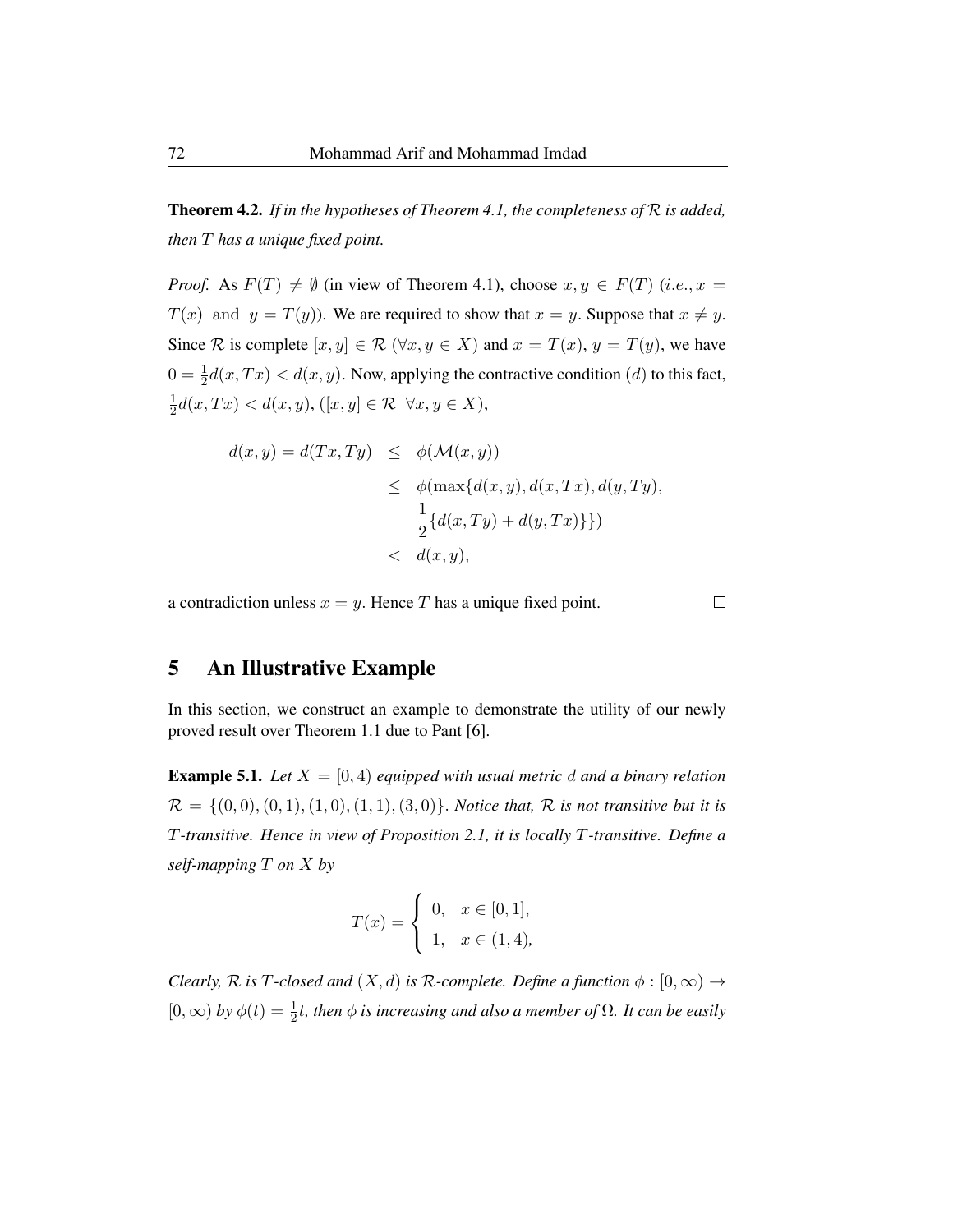*seen that contractive condition* (d) of Theorem 4.1 are satisfied for all  $(x, y) \in \mathcal{R}$ *except at*  $(x, y) = (3, 0)$ *. This means we need to varify condition*  $(d)$  *at*  $(3, 0) \in \mathcal{R}$ *. If we take*  $x = 3$ *, then*  $1 = \frac{1}{2}d(3, T3) < d(3, 0) = 3$  *implies that* 

$$
1 = d(T3, T0) \le \phi(max\{d(3, 0), d(3, T3), d(0, T0), \frac{1}{2}\{d(3, T0) + d(0, T3)\}\})
$$
  
=  $\phi(3) = \frac{3}{2}$  for  $(3, 0) \in \mathcal{R}$ .

*Secondly, if we choose*  $x = 0$ *, then* 

 $0 = \frac{1}{2}d(0, T0) \leq d(0, 0) = 0 \implies 0 = d(T0, T0) \leq \phi(\mathcal{M}(0, 0)) =$ 0, for  $(0, 0) \in \mathcal{R}$  and  $0 = \frac{1}{2}d(0, T0) < d(0, 1) = 1 \implies 0 = d(T0, T1) \le \phi(\mathcal{M}(0, 1)) =$ 1  $\frac{1}{2}$ , for  $(0,1) \in \mathcal{R}$ .

Taking any  $\mathcal R$ -preserving sequence  $\{x_n\}$  such that  $x_n \stackrel{d}{\longrightarrow} x$ . As  $(x_n, x_{n+1}) \in \mathcal R$ , *for all*  $n \in \mathbb{N}$ , *there exists*  $N \in \mathbb{N}$  *such that*  $x_n = x \in \{0, 1\}$ , for all  $n \geq N$ . *Hence* R *is* d*-self closed. Thus, all the conditions of Theorem 4.1 are satisfied and hence* T has a fixed point (namely  $x = 0$ ). As  $(X, d)$  is not complete and R is not *partial order, therefore present example can not be covered by Theorem1.1 (due to Pant [6]) and due to Agarwal* et al. *[Theorem 2.3, [10]] respectively, which shows that utility our newly proved result.*

Now, we deduce some special cases, which are sharpened versions of several known fixed point theorems of the existing literature.

- (1) Under the universal relation (*i.e.*,  $\mathcal{R} = X^2$ ), Theorem 4.2 deduces to generalized form of Theorem 1.1 due to Pant [6].
- (2) On choosing  $\mathcal{M}(x, y)$  to be  $\mathcal{N}(x, y)$ , R to be a partial order relation  $\preceq$  and  $\phi \in \Omega$  to be a continuous control function (not necessarily increasing) in Theorem 4.2, we obtain sharpened version of Theorem 2.3 due to Agarwal et al. [10]. Observe that the class of continuous control mappings is properly contained in the class of control mappings  $(i.e., \Omega)$  due to Boyd and Wong [3].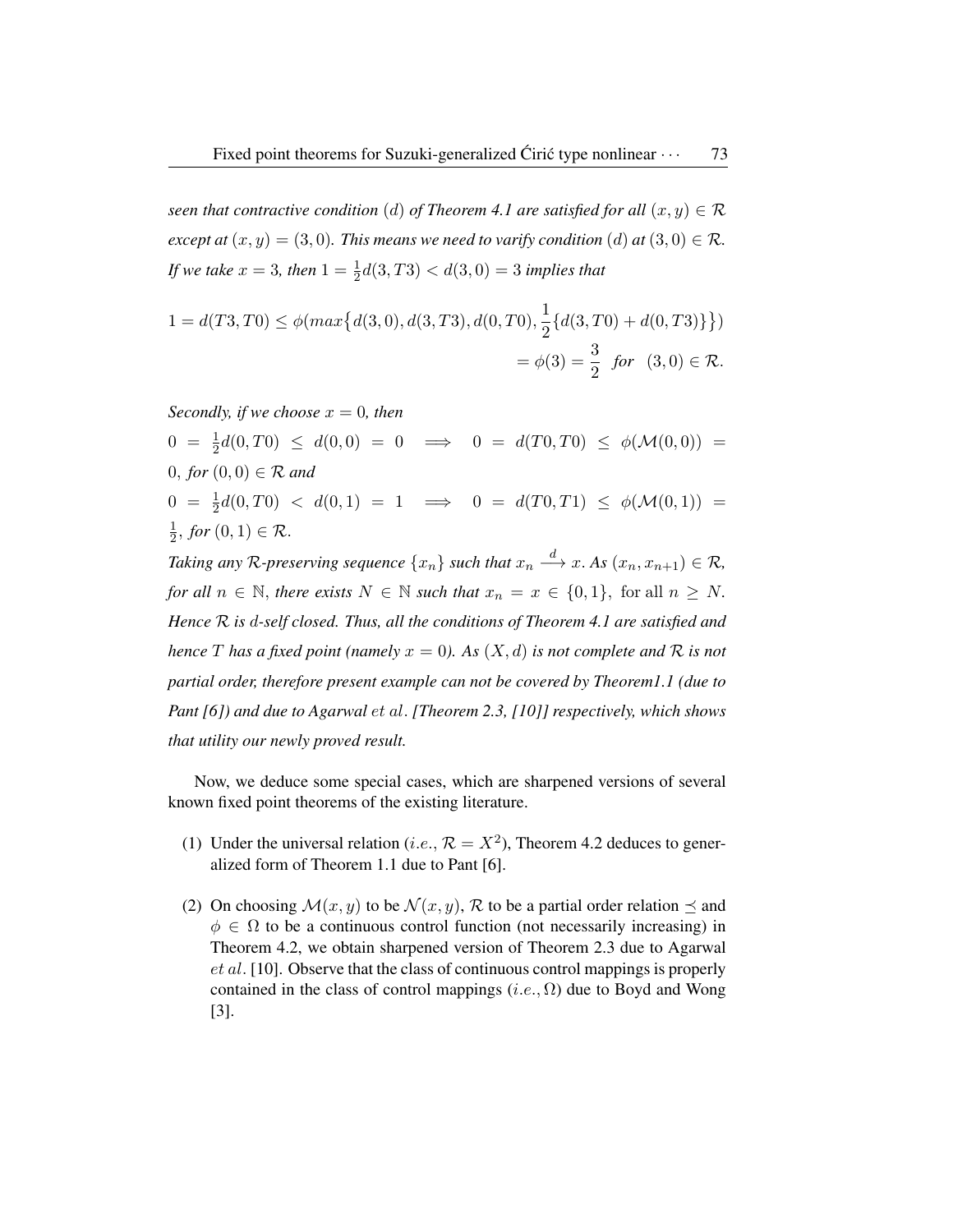(3) Setting  $\phi(t) = \alpha t$  (where  $\alpha \in [0, 1)$ ) in Theorem 4.2, we obtain a sharpened version of Theorem 3.1 due to Alam and Imdad [22]. Observe that under this setting, the additional condition of locally  $T$ -transitivity on the involved binary relation is not necessary, which is uniformity with Alam and Imdad [22].

Acknowledgements: Both authors are thankful to anonymous learned referees for his/her suggestions and comments to improve this manuscript.

### References

- [1] S. Banach, *Sur les operations dans les ensembles abstraits et leur application aux equations intgerales,* Fund. Math., 3(1922), 133-181.
- [2] F. E. Browder, *On the convergence of successive approximations for nonlinear functional equations,* Proc. K. Ned. Akad. Wet. Ser. A, Indag. Math., 30(1968), 27-35.
- [3] D. W. Boyd and J. S. W. Wong, *On nonlinear contractions,* Proc. Amer. Math. Soc., 20(1969), 458-464.
- [4] A. Mukherjea, *Contractions and completely continuous mappings,* Nonlinear Anal., 1(3) (1977), 235-247.
- [5] N. Jotic,´ *Some fixed point theorems in metric spaces*, Indian J. Pure Appl. Math., 26(1995), 947-952.
- [6] R. Pant, *Fixed point theorems for nonlinear contractions with applications to iterated function systems,* Appl. Gen. Topol., 19(1) (2018), 163-172.
- [7] A.C.M. Ran and M.C.B. Reurings, *A fixed point theorem in partially ordered sets and some applications to matrix equations,* Proc. Amer. Math. Soc., 132(5) (2004) 1435-1443.
- [8] J. J. Nieto and R. Rodríguez-López, *Contractive mapping theorems in partially ordered sets and applications to ordinary differential equations,* Order, 22(3) (2005), 223-239.
- [9] D. O'Regan and A. Petrusel, *Fixed point theorems for generalized contractions in ordered metric spaces,* J. Math. Anal. Appl., 341(2008), 1241-1252.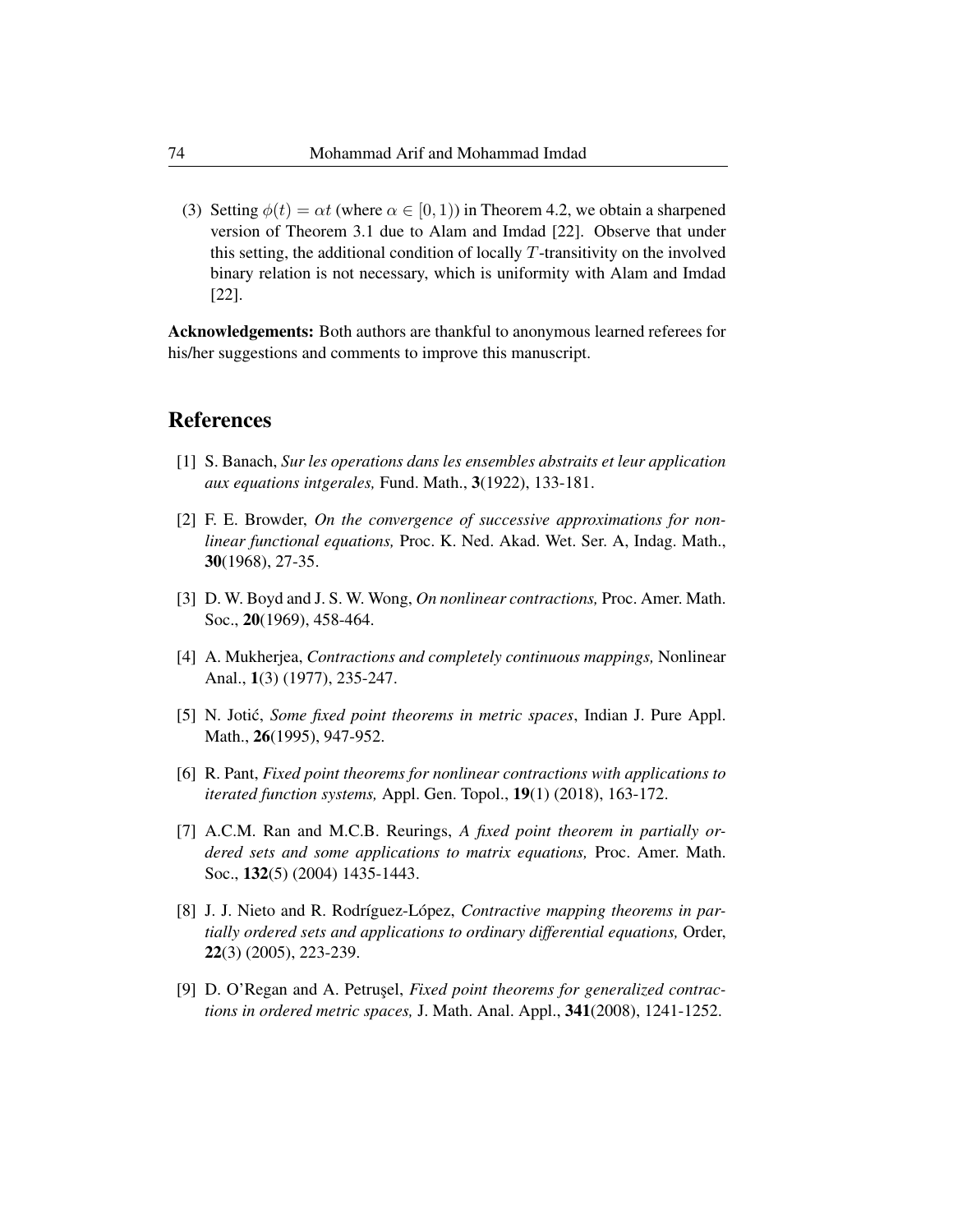- [10] R. P. Agarwal, M. A. El-Gebeily and D. O'Regan, *Generalized contractions in partially ordered metric spaces,* Applicable Analysis, 87(1) (2008), 109- 116.
- [11] L. B. Cirić, A generalization of Banach's contraction principle, Proc. Amer. Math. Soc., **45**(1974), 267-273.
- [12] T. Suzuki, *A new type of fixed point theorem in metric spaces*, Nonlinear Anal., 71(2009), 5313-5317.
- [13] A. Alam, M. Arif and M. Imdad, *Metrical fixed point theorems via locally finitely* T*-transitive binary relations under certain control functions,* Miskolc Math. Notes, 20(1) (2019), 59-73.
- [14] R. DeMarr, *Common fixed points for isotone mappings,* Colloq. Math., 13(1964), 45-48.
- [15] E. J. McShane, *Order-preserving maps and integration processes,* Ann. Math. St. 31, Princeton University Press, Princeton, (1953), 51.
- [16] A. Tarski, *A lattice-theoretical fixpoint theorem and its applications,* Pacific J. Math., 5(1955), 285-309.
- [17] A. Alam, A. R. Khan and M. Imdad, *Some coincidence theorems for generalized nonlinear contractions in ordered metric spaces with applications,* Fixed Point Theory Appl., 216(2014), 30 pp.
- [18] A. F. Rold´an-L´opez-de-Hierro, E. Karapinar and M. de la Sen, *Coincidence point theorems in quasi-metric spaces without assuming the mixed monotone property and consequences in G-metric spaces,* Fixed Point Theory Appl., 184(2014), 29 pp.
- [19] A. Alam and M. Imdad, *Nonlinear contractions in metric spaces under locally T-transitive binary relations*, Fixed Point Theory, 19(1) (2018), 13-24.
- [20] M. Turinici, *Contractive operators in relational metric spaces,* Handbook of Functional Equations, Springer Optimization and its Applications, Springer, 95(2014), 419-458.
- [21] M. Turinici, *Contractive maps in locally transitive relational metric spaces,* The Sci. World J.,169358(2014), 10 pp.